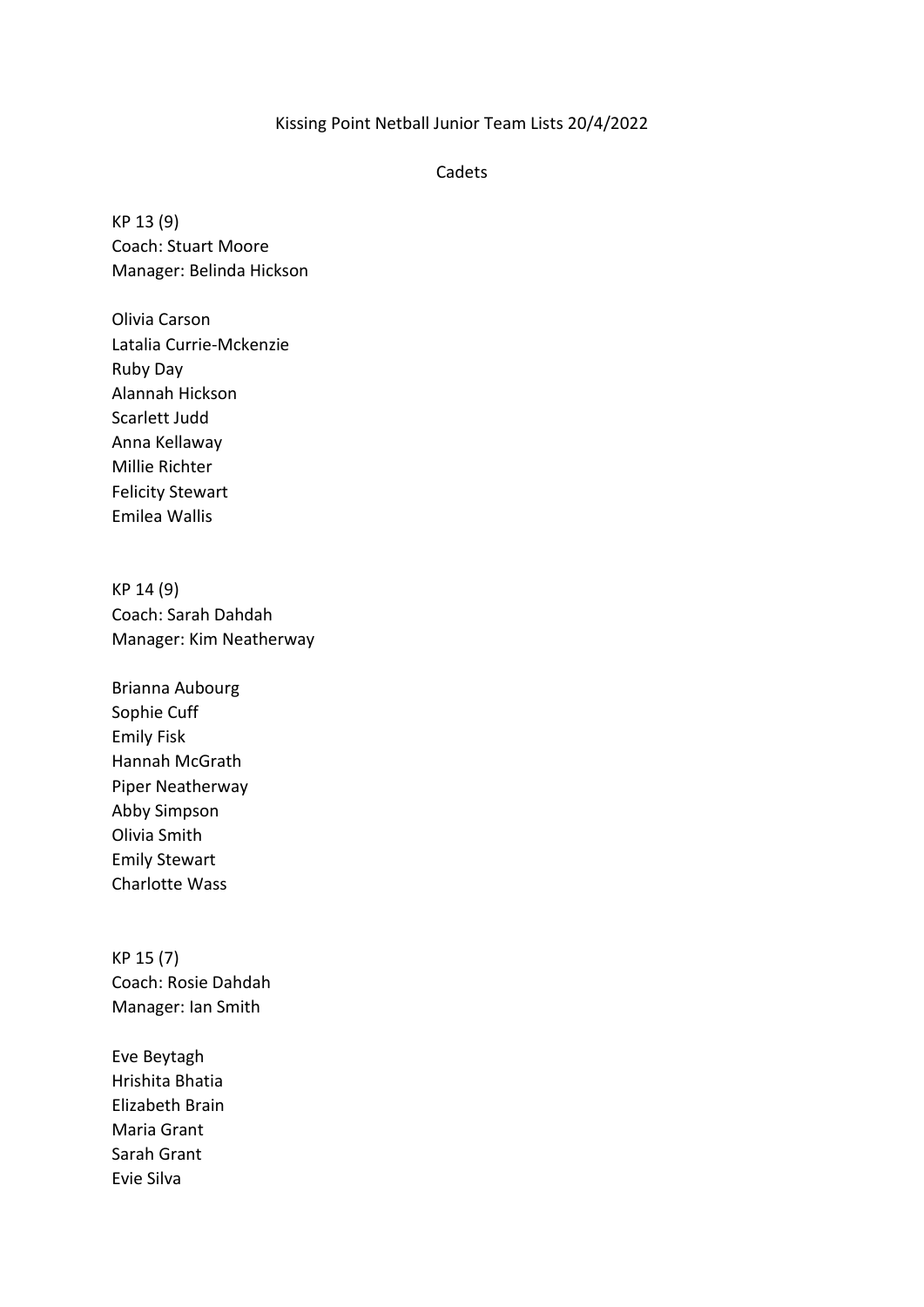Charlotte Smith

Yet to grade: Avital Mendel

Inters

KP 16 (9) Coach: Bec Davis Manager: Lydia Lucs

Casie Burton Mia Di Veroli Cayleigh Hartwig Sophie Kulmar Josie Lamb Annabelle Stewart Adelaide Taylor Naomi Whitehouse Harlow Wigley

KP 17 (9) Coach: Poune Parsanejad Manager: Adam Callender

Chrissie Argyropoulos Ella Benesh Phillippa Binstead Amelia Bowman Caitlin Dunn Genevieve Callender Sophie Mitchell Jordyn Wass Heidi Zarin

KP 18 (8) Coaches: Hannah Taha & Jodie Crisp Manager: Tracey Gardyne

Emma Fryer Rhui Gambhir Remi Gardyne Elizabeth Graham-Higgs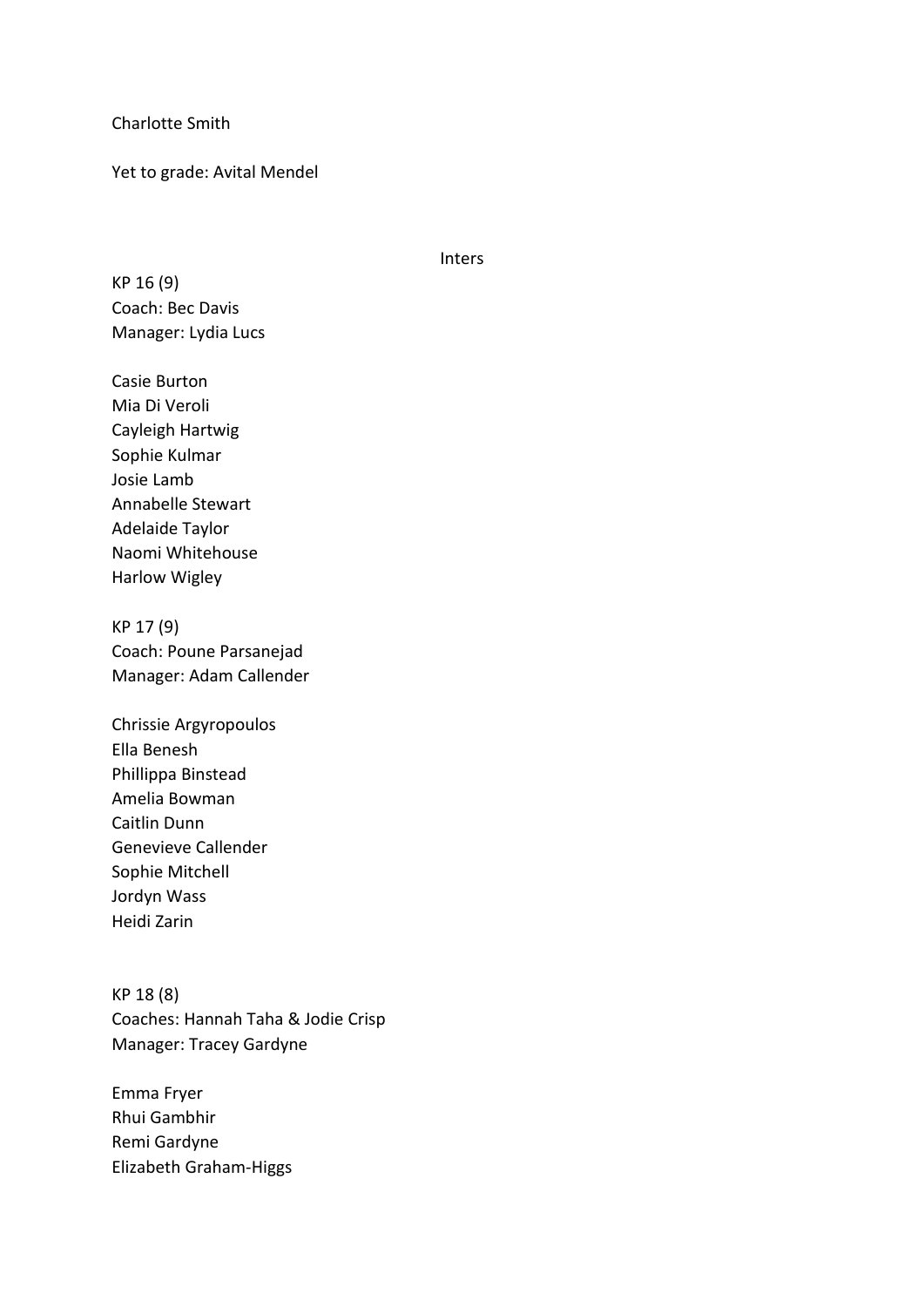Hayley Jang Rose Martin Maya Mendel Gamya Prasad

Under 12s

KP 19 (10) Coach: Katrina Ward Assistant Coach: Hannah McGrath Manager: Vanessa Forte

Adelaide Butler Chelsea Forte Lucy Glastonbury Charlotte Kulmar Cooper Quayle Charlotte Ross Juliette Stewart Gabriella Toynton Zia Verster Mia Ward

KP 20 (10) Coach: Imogen Neil Assistant Coach: Sophie Kulmar Manager: Susie Powell

Abigail Alder Sienna Cherrie Aimee Golabek Rachel Padina Francesca Powell Gabriella Sancanin Melita Schembri Joanne Shi Elise Thompson Skye Wilson

KP 21 (10) Coach: Felicity Stewart Assistant Coach: Caitlin Dunn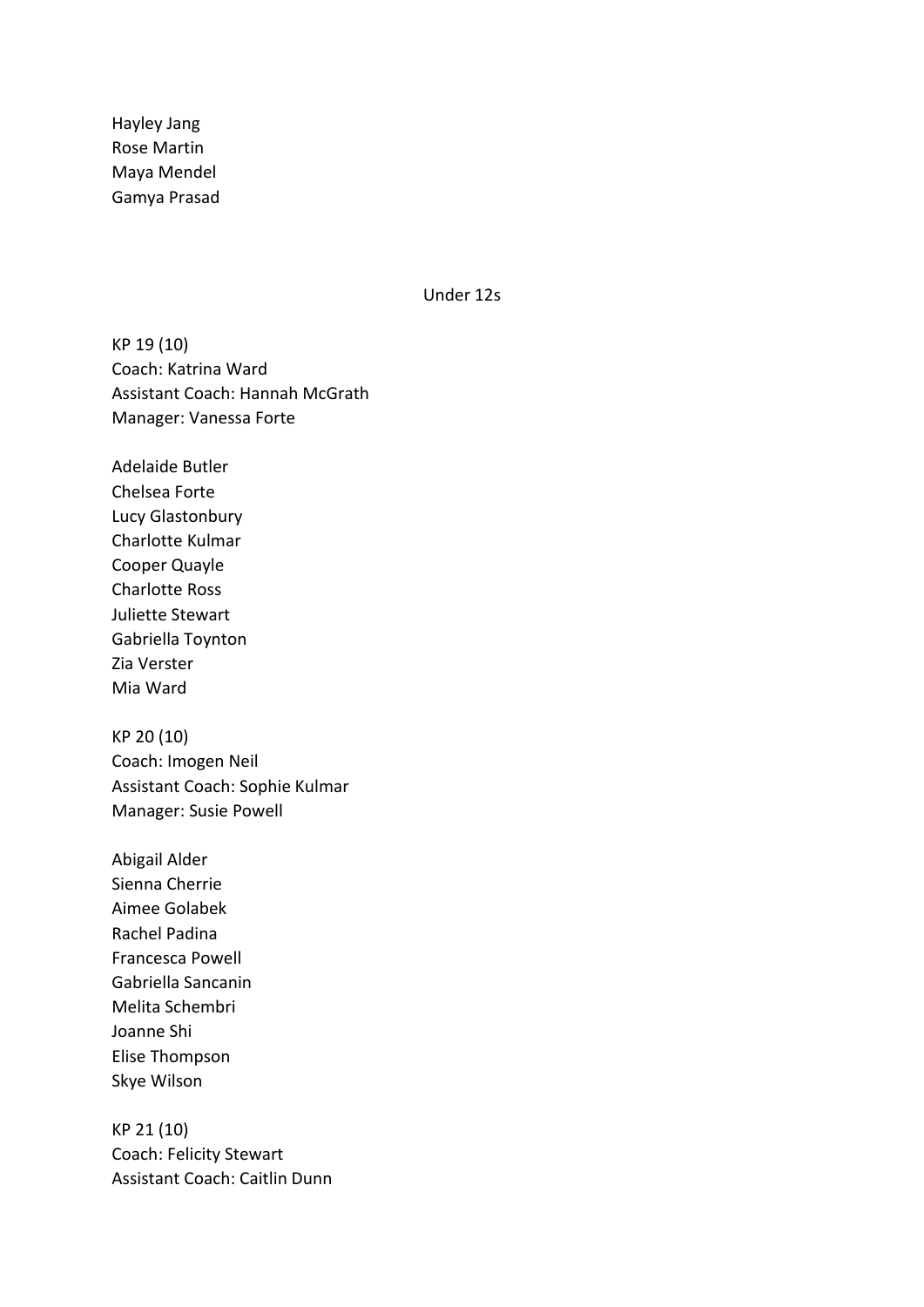### Manager: Melanie Robbins

Chloe Black Sophie Cox Scarlett Fairhall Tahlia Fedeli Harriet Fisk Kiana Gow Caitlin Millar Eva Morris Sienna Sprague Piper Stratford

Under 11s

KP 22 (8) Coach: Megan Sancanin Assistant Coach: Naomi Whitehouse Manager: Nicola Kneeshaw

Gracie Atkins Nawita Dalal Cassandra Gracey Holly Jacobsen Sarah Kneeshaw Cleo Knispel Aurora McLerie Macy Whitehouse

KP 23 (7) Coaches: Brianna Aubourg & Emily Fisk Manager: Lindy Wellington & Negar McNamara

Zarah Ali Charlotte Jenkins Chloe Lenane Eva McNamara Josephine Merkely Sophie Rigney Audrey Wellington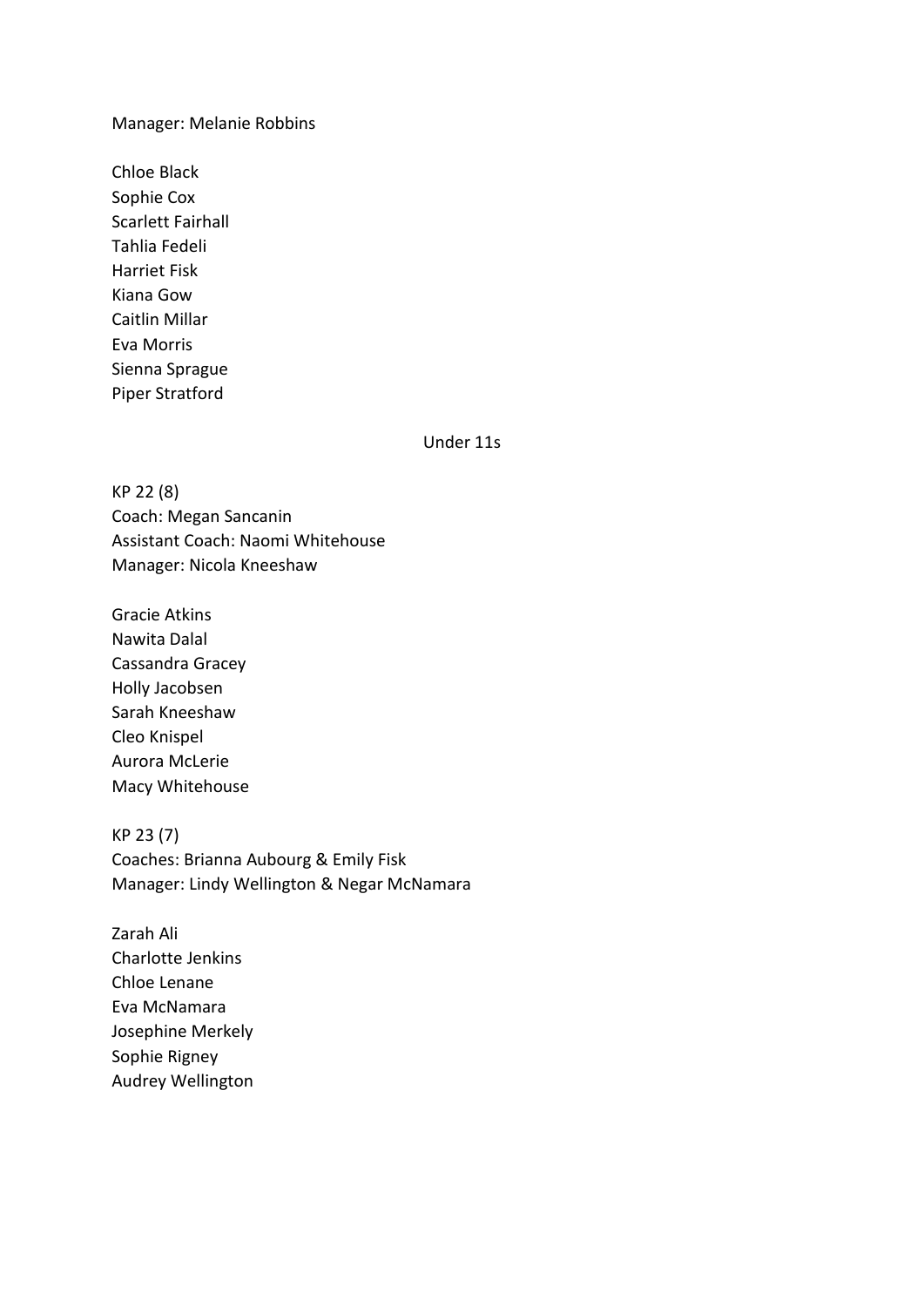#### Under 10s

KP 24 (9) Coach: Beth Stewart Assistant Coach: Annabelle Stewart Manager: Dana Merchant

Mia Hill Sophia Luque Emily Makin Belle Merchant Jade Mitchell Lula Morris Eva Ross Emma Schreuder Sophia Sprainger

KP 25 (9) Coach: Liv Reid Manager: John Fisk

Keelin Burton Christina Chen Keira Donovan Amelia Feros Pippa Fisk Ahana Gupta Harriet Granger Hannah O'Leary Charlotte Sancanin

KP 26 (9) Coach: Emily Stewart Manager: Kavitha Dinesh

Poppy Braybon Davis Zoe Desmarchelier Aryana Dinesh Mia Fairhall Jahanaz Ghadilai Lily Gow Hannah Hedjiripour Emily Kroh Molly Pittendrigh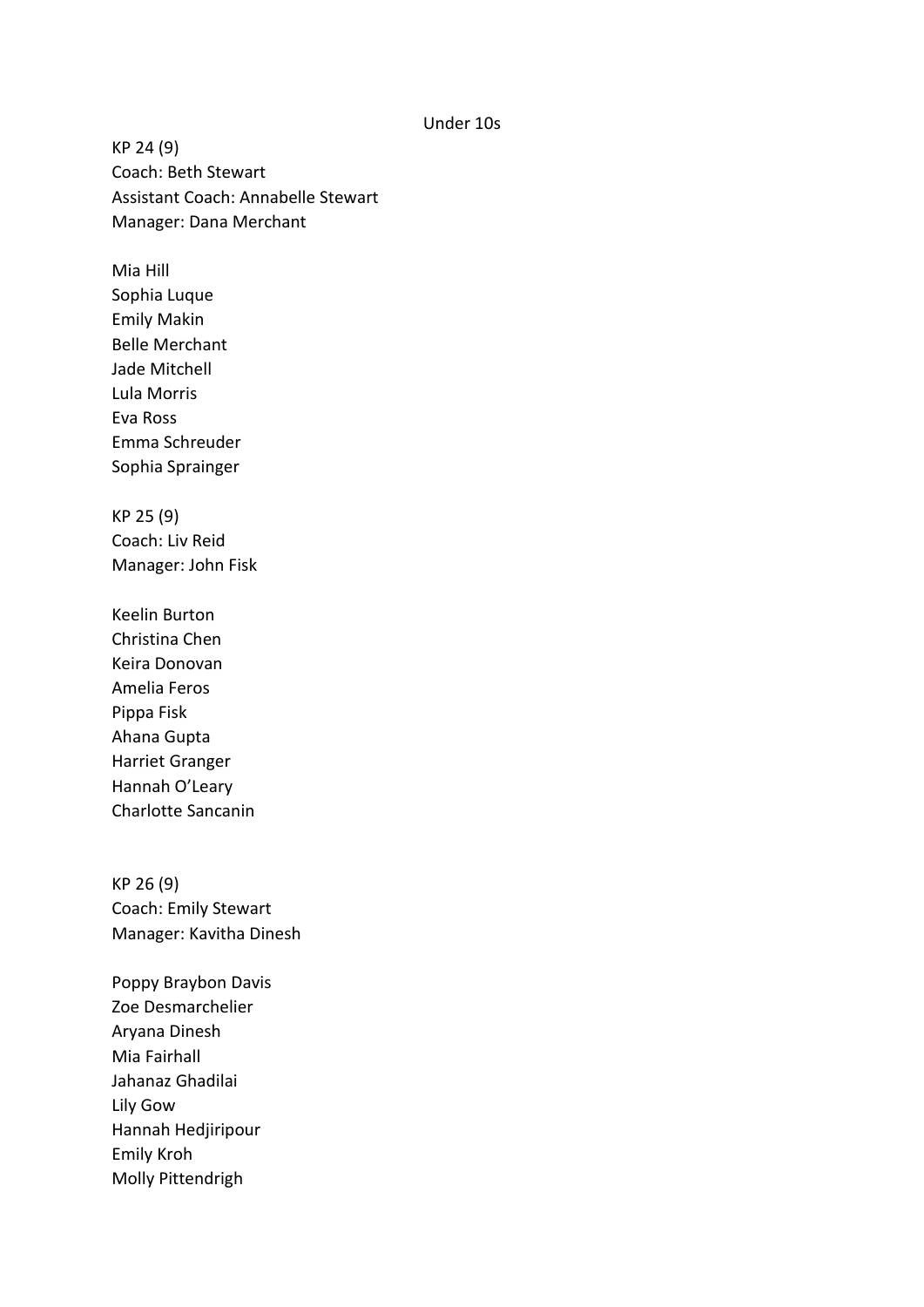## Under 9s

KP 27 (9) Coach: Sarah Knispel Manager: Jennifer Jacobsen

Molly Bell Evelyn Haslam Kara Jacobsen Eileen Kim Isabelle Knispel Chloe McPherson Lila Miller Kate Milligan Jana Verster

KP 28 (9) Coach: Carly Neatherway Manager: Melinda Hollard

Josephine Bacon Eisha Buban Abigail Hollard Alexandra Millar Ava Morris Nina Moysey Maddison Scotts Ella Simpson Zoe Spinks

# Under 7/8: NetSetGo

KP29 (8) Coach: Steph Davis Manager: Claudine Tucker

Annabella Bacon Ellie Boers Anna Davis Scarlett Docherty Eadie Giessen Poppy Haydock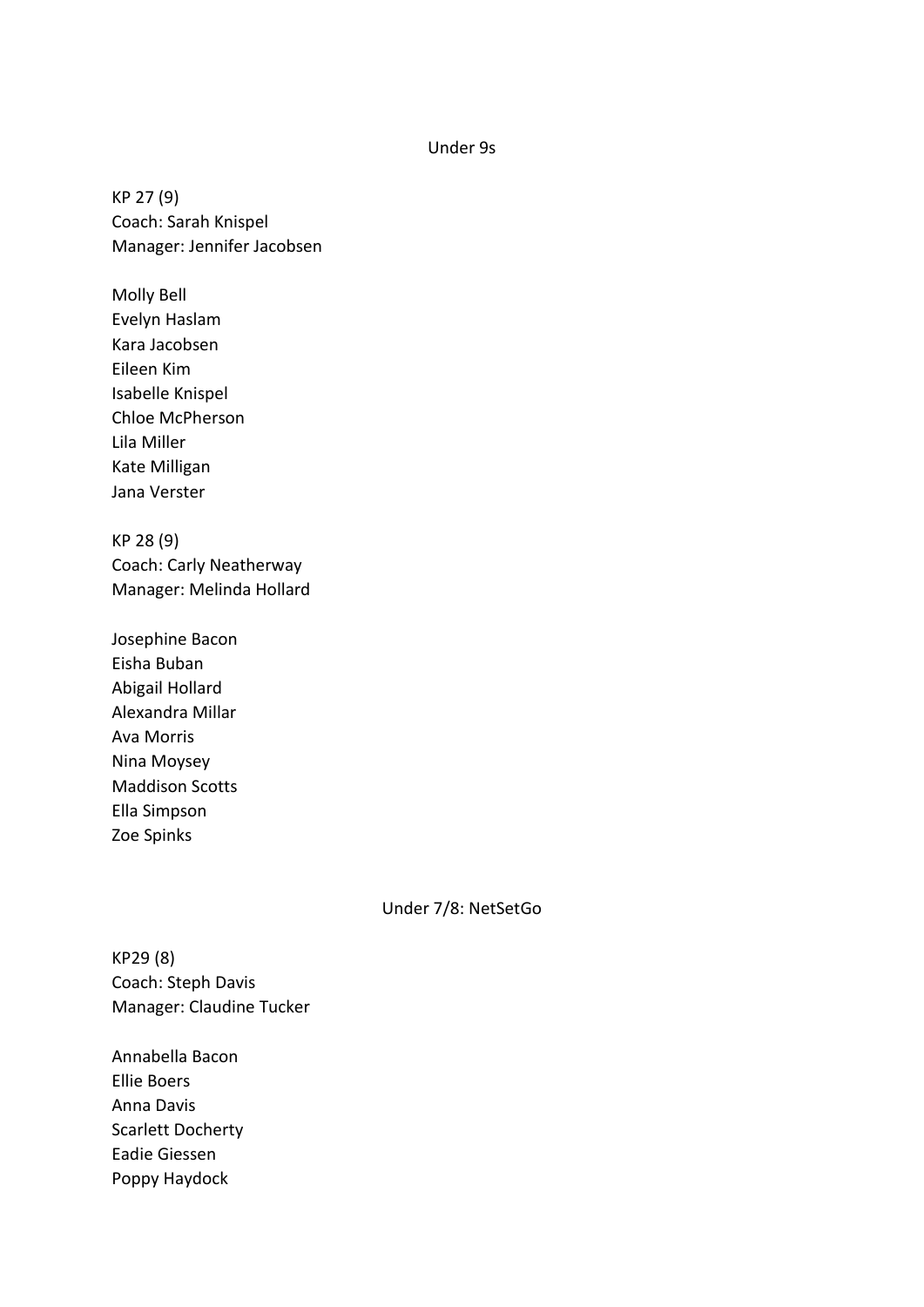Emily Lynch Jasmine Tucker

KP30 (8) Coach: Vanessa Forte Assistant Coach: Chelsea Forte Manager: Sharna Stallard

Leighton Epati Ava Harper Kyra Hathiramani Annabelle Janse van Rensburg Ava Kim Edith McHutchison Charlotte Smith Florence Stallard

KP31 (9) Coach: Melanie Luque Manager: Kalpana Shekar

Mila Aeschlimann Claudia Blundy Zara Braybon Davis Thara Dhanasekar Olive Hii Amelie Luque Annabel Milligan Jessica Wark Mackenzie Williamson